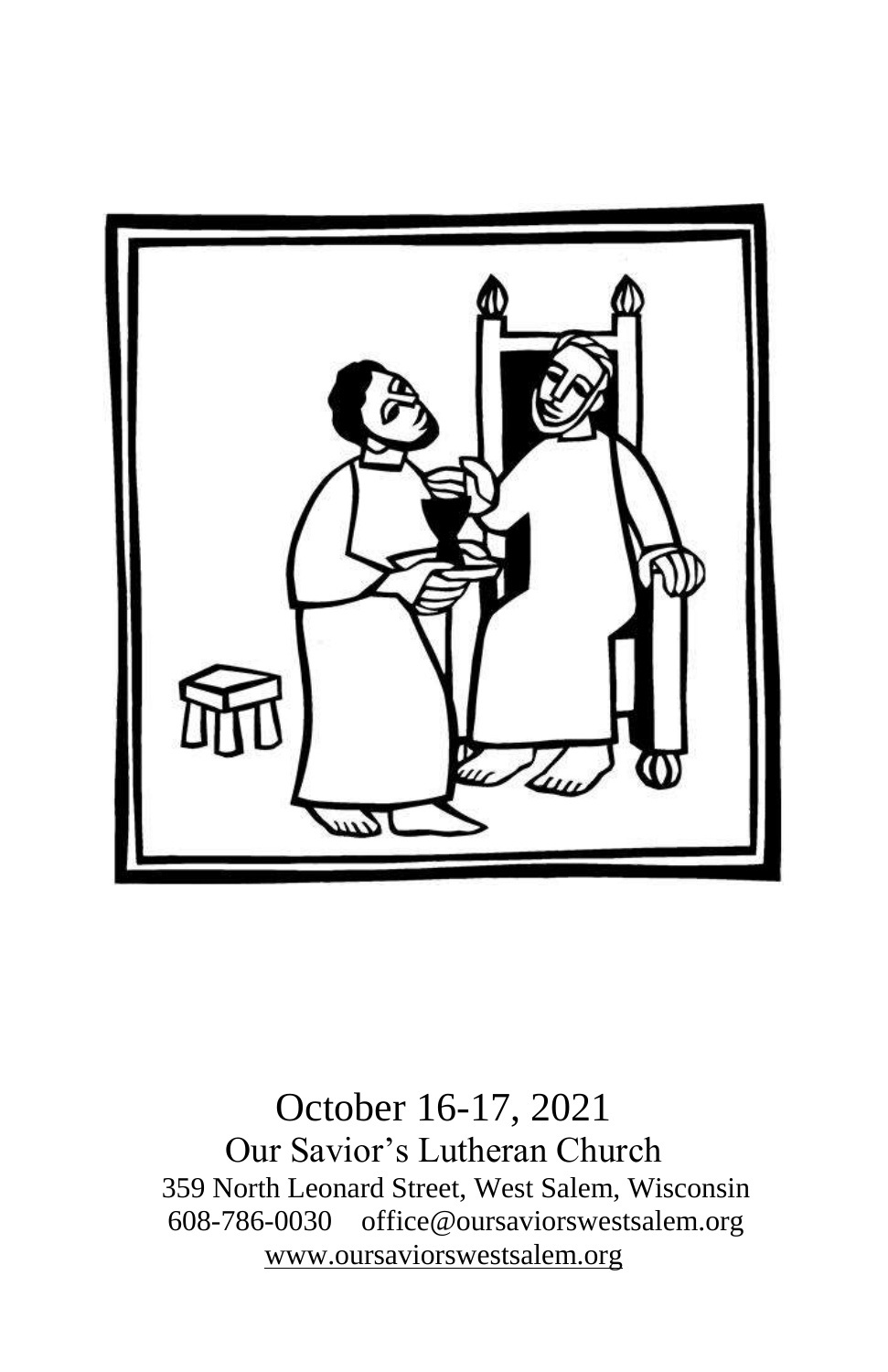# **Welcome**

## **Psalm** 91:9-16

<sup>9</sup>Because you have made the LORD your refuge, and the Most High your habitation,

 $10$ no evil will befall you, nor shall affliction come near your dwelling.

 $11$ For God will give the angels charge over you, to guard you in all your ways.

 $12$ Upon their hands they will bear you up, lest you strike your foot against a stone.

 $13$ You will tread upon the lion cub and viper; you will trample down the lion and the serpent.

 $14$ I will deliver those who cling to me; I will uphold them, because they know my name.

<sup>15</sup>They will call me, and I will answer them; I will be with them in trouble; I will rescue and honor them.

 $16$ With long life will I satisfy them, and show them my salvation.

# **Confession And Forgiveness**

Blessed be the holy Trinity….

God our comforter,

**like lost sheep, we have gone astray. We gaze upon abundance and see scarcity. We turn our faces away from injustice and oppression. We exploit the earth with our apathy and greed. Free us from our sin, gracious God.**

**Listen when we call out to you for help. Lead us by your love to love our neighbors as ourselves. Amen.**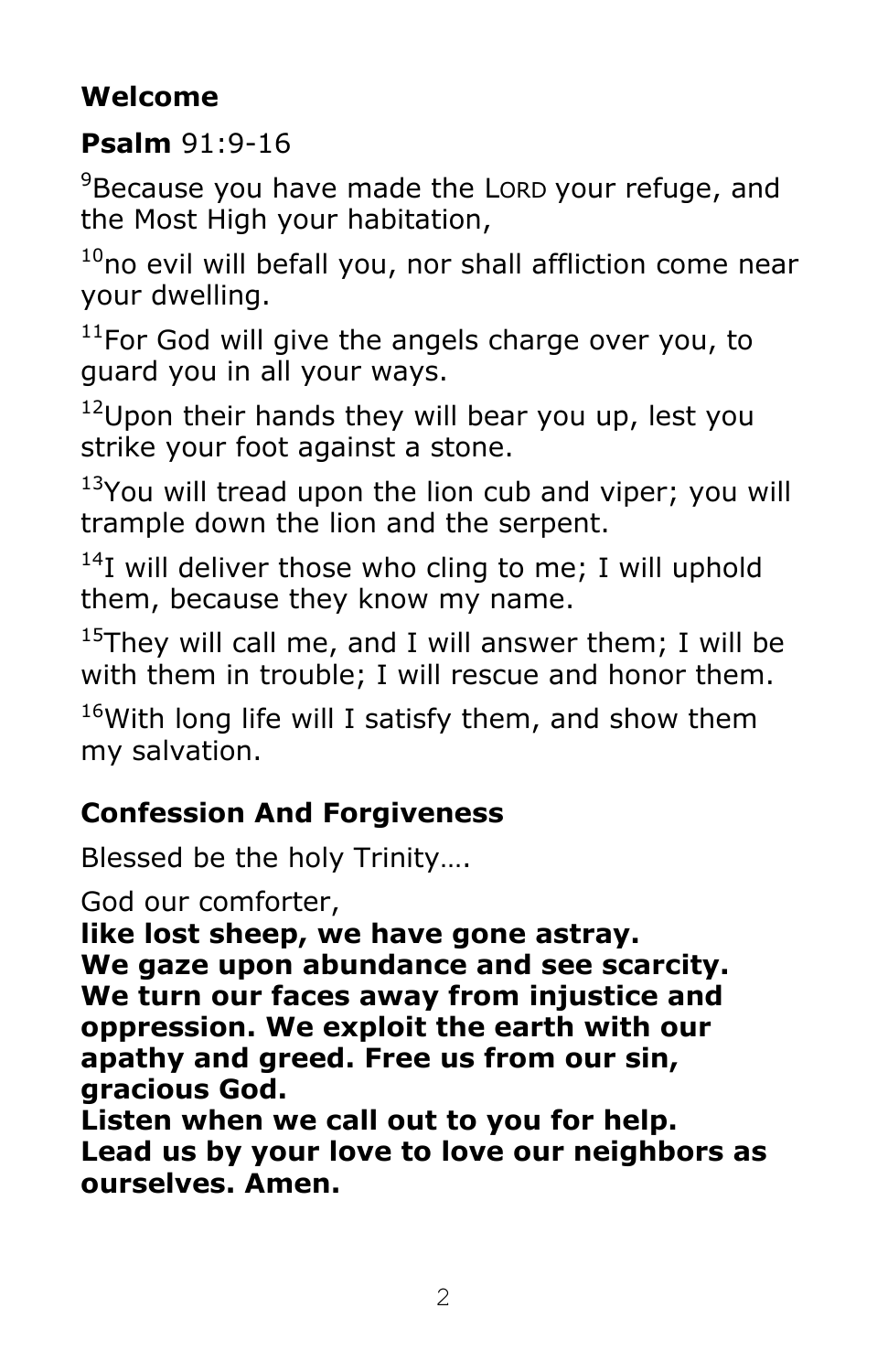All have sinned and fall short of the glory of God. By the gift of grace in Christ Jesus, God makes you righteous. Receive with glad hearts the forgiveness of all your sins. Amen.

## **Prayer Of The Day**

#### **Gospel**: Mark 10:35-45

*On the way to Jerusalem the disciples ask Jesus to grant them seats of honor. Jesus responds by announcing that he and his followers will "rule" through self-giving service.*

<sup>35</sup>James and John, the sons of Zebedee, came forward to him and said to him, "Teacher, we want you to do for us whatever we ask of you." <sup>36</sup>And he said to them, "What is it you want me to do for you?"  $37$ And they said to him, "Grant us to sit, one at your right hand and one at your left, in your glory." <sup>38</sup>But Jesus said to them, "You do not know what you are asking. Are you able to drink the cup that I drink, or be baptized with the baptism that I am baptized with?" <sup>39</sup>They replied, "We are able." Then Jesus said to them, "The cup that I drink you will drink; and with the baptism with which I am baptized, you will be baptized;  $40$  but to sit at my right hand or at my left is not mine to grant, but it is for those for whom it has been prepared."  $41$ When the ten heard this, they began to be angry with James and John.  $42$ So Jesus called them and said to them, "You know that among the Gentiles those whom they recognize as their rulers lord it over them, and their great ones are tyrants over them. <sup>43</sup>But it is not so among you; but whoever wishes to become great among you must be your servant, <sup>44</sup>and whoever wishes to be first among you must be slave of all. <sup>45</sup>For the Son of Man came not to be served but to serve, and to give his life a ransom for many."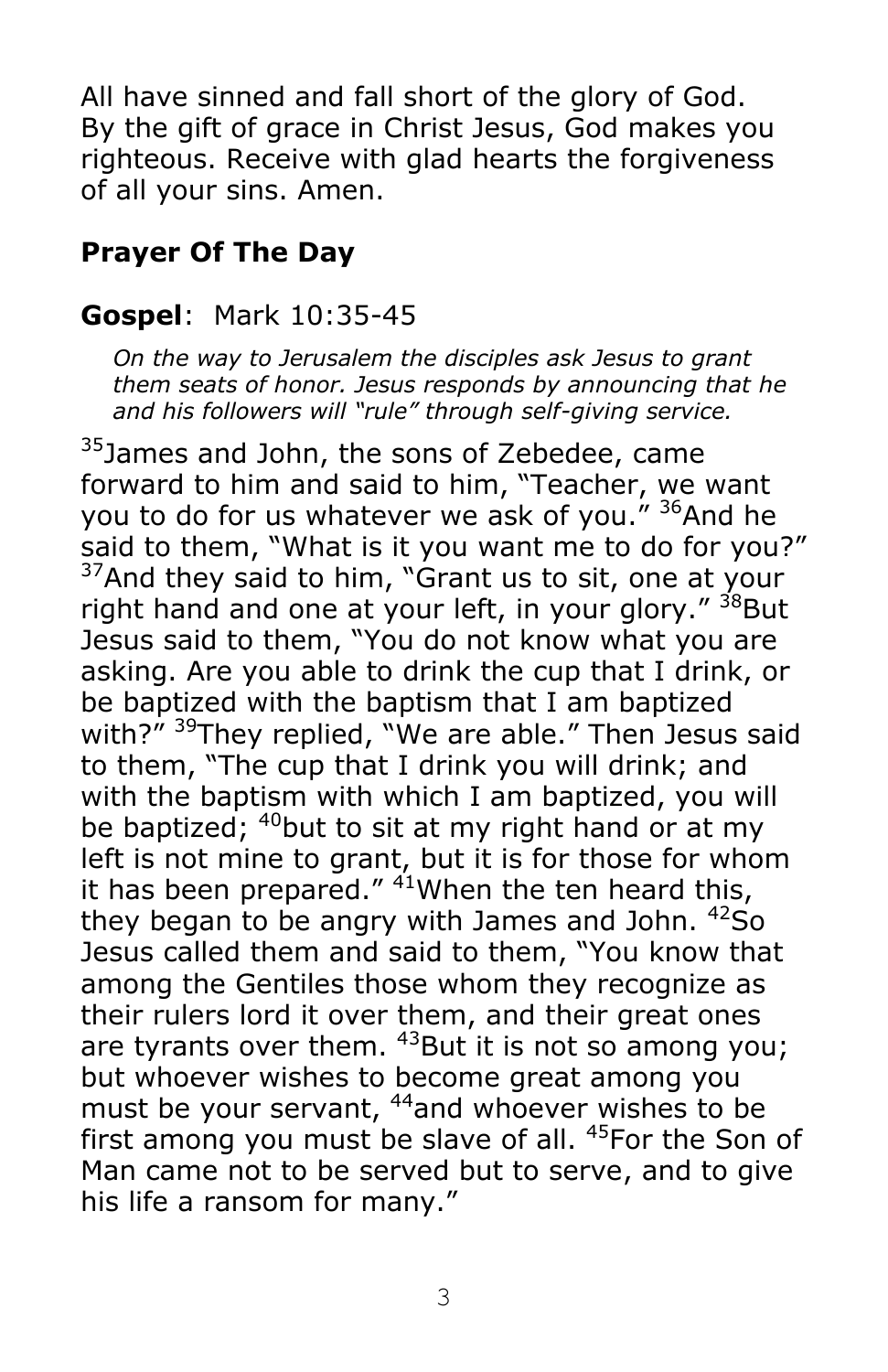### **Sermon**



# **Apostles Creed**

I believe in God, the Father almighty, creator of heaven and earth.

I believe in Jesus Christ, God's only Son, our Lord, who was conceived by the Holy Spirit, born of the virgin Mary, suffered under Pontius Pilate, was crucified, died, and was buried; he descended to the dead. On the third day he rose again; he ascended into heaven, he is seated at the right hand of the Father, and he will come to judge the living and the dead.

I believe in the Holy Spirit, the holy catholic church, the communion of saints, the forgiveness of sins, the resurrection of the body, and the life everlasting. Amen.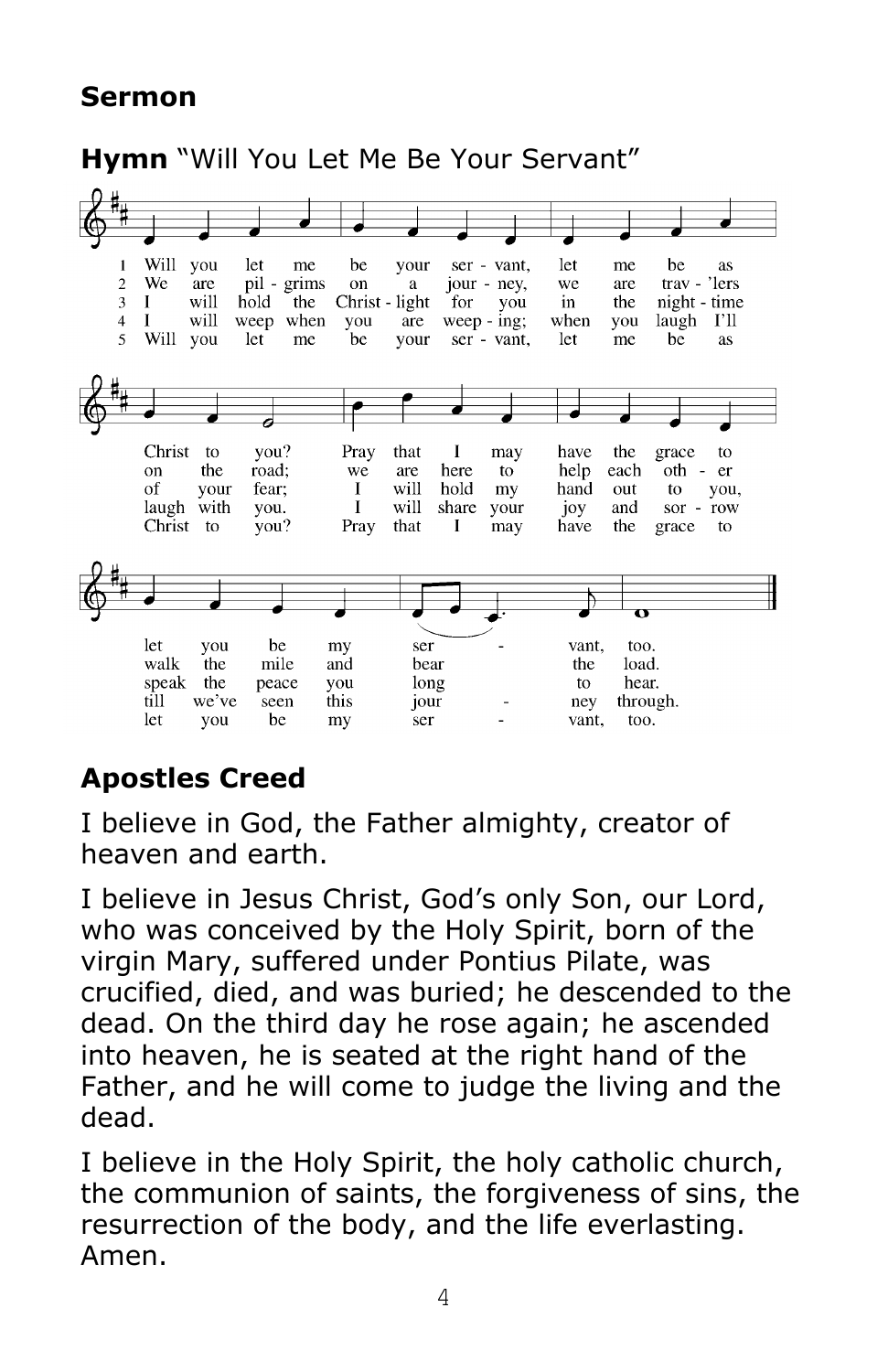# **Prayers**

P: Set free from sin and death and nourished by the word of truth, we join in prayer for all of God's creation.

## *A brief silence.*

Holy One, for the gift of the church handed down through the ages and for all who carry on the servant ministry of Jesus, in this place, and around the world, we praise you. Send your Holy Spirit upon all who are discerning calls to ministry in its many forms and equip them with your gifts. Hear us, O God.

## **Your mercy is great.**

Creating One, for the lush and abundant habitat you provide for all your creatures, we praise you. Provide healing for the earth so that all of creation may flourish as you intend. Hear us, O God. **Your mercy is great.**

Suffering One, for all who work toward peace and who lead nations with a servant's heart, we praise you. Bring justice for all who suffer violence, persecution, discrimination, hunger, poverty, and homelessness, and create places of refuge for all people. Hear us, O God.

#### **Your mercy is great.**

Merciful One, for all who do the work of healing in mind, body, and spirit, we praise you. Especially in these difficult days, sustain healers and caregivers in their ministry. Surround and comfort all who struggle with depression, anxiety, cancer, diabetes, dementia, or any illness, that all may be healed. Hear us, O God.

#### **Your mercy is great.**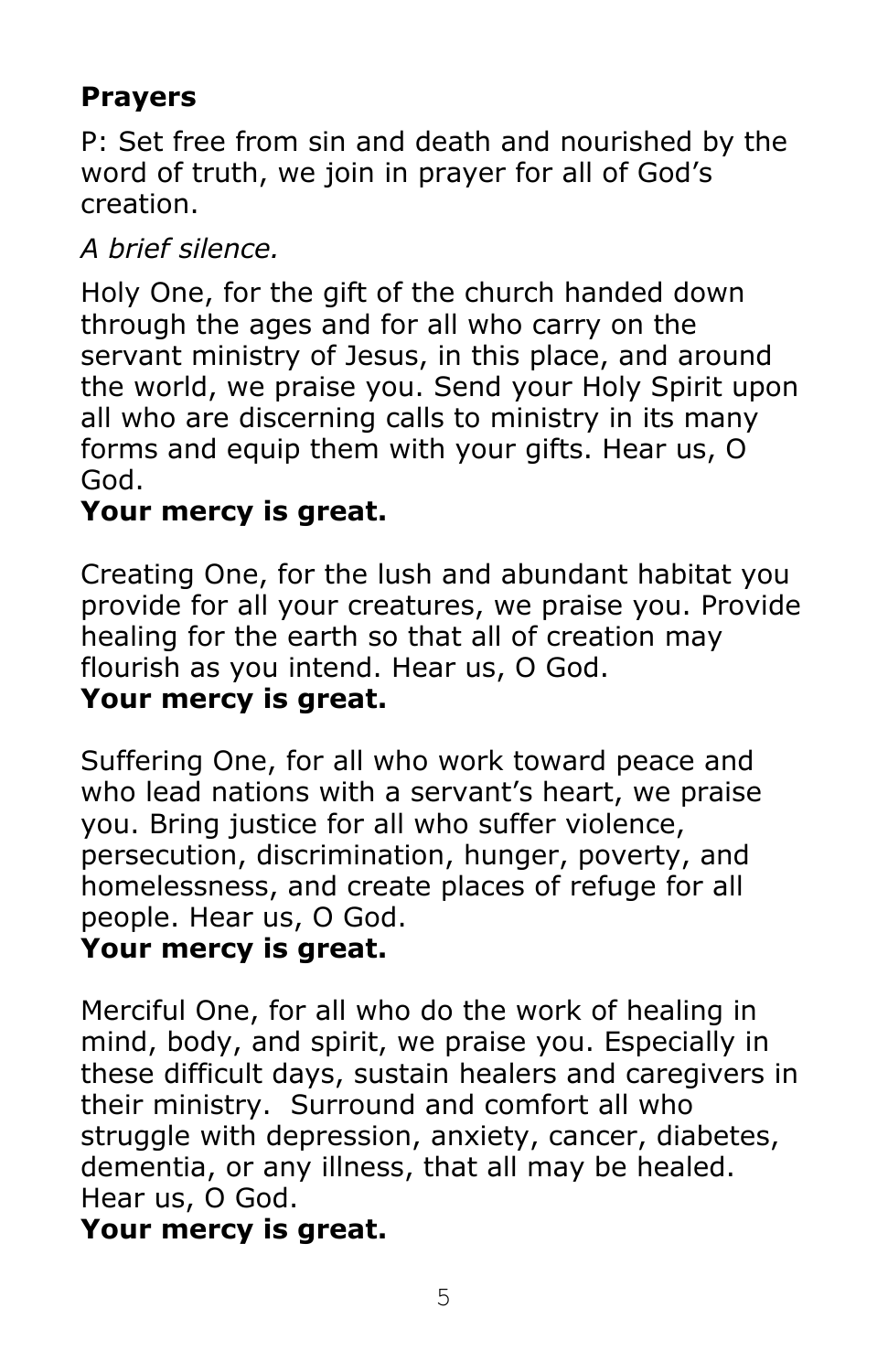Sustaining One, for all who volunteer for the vitality of this congregation, we praise you. Strengthen and encourage us as we seek to find new ways to be faithful, even in the midst of our weariness. Give us both courage and wisdom as we face uncertain times. Empower all of us to be agents of your change, here in this place, and out beyond these walls. Hear us, O God.

#### **Your mercy is great.**

Loving One, you watch over your servants to be faithful disciples of Jesus. Be with our confirmation students, especially Landon, Lexi, and Emma as they seek to grow in their discipleship, and guide their families that together they may reflect your love and grace. Hear us, O God.

## **Your mercy is great.**

#### *Here other intercessions may be offered.*

Risen One, we thank you for those who have shaped your church and shared your gospel. Through the witness of your saints, continue to inspire us with hope until we all are gathered at your eternal feast. Hear us, O God.

#### **Your mercy is great.**

P: Confident that you hear us, O God, we boldly place our prayers into your hands; through Jesus Christ, our truth and life. Amen.

## **Communion Liturgy**

#### **Lord's Prayer**

#### **Invitation To Communion**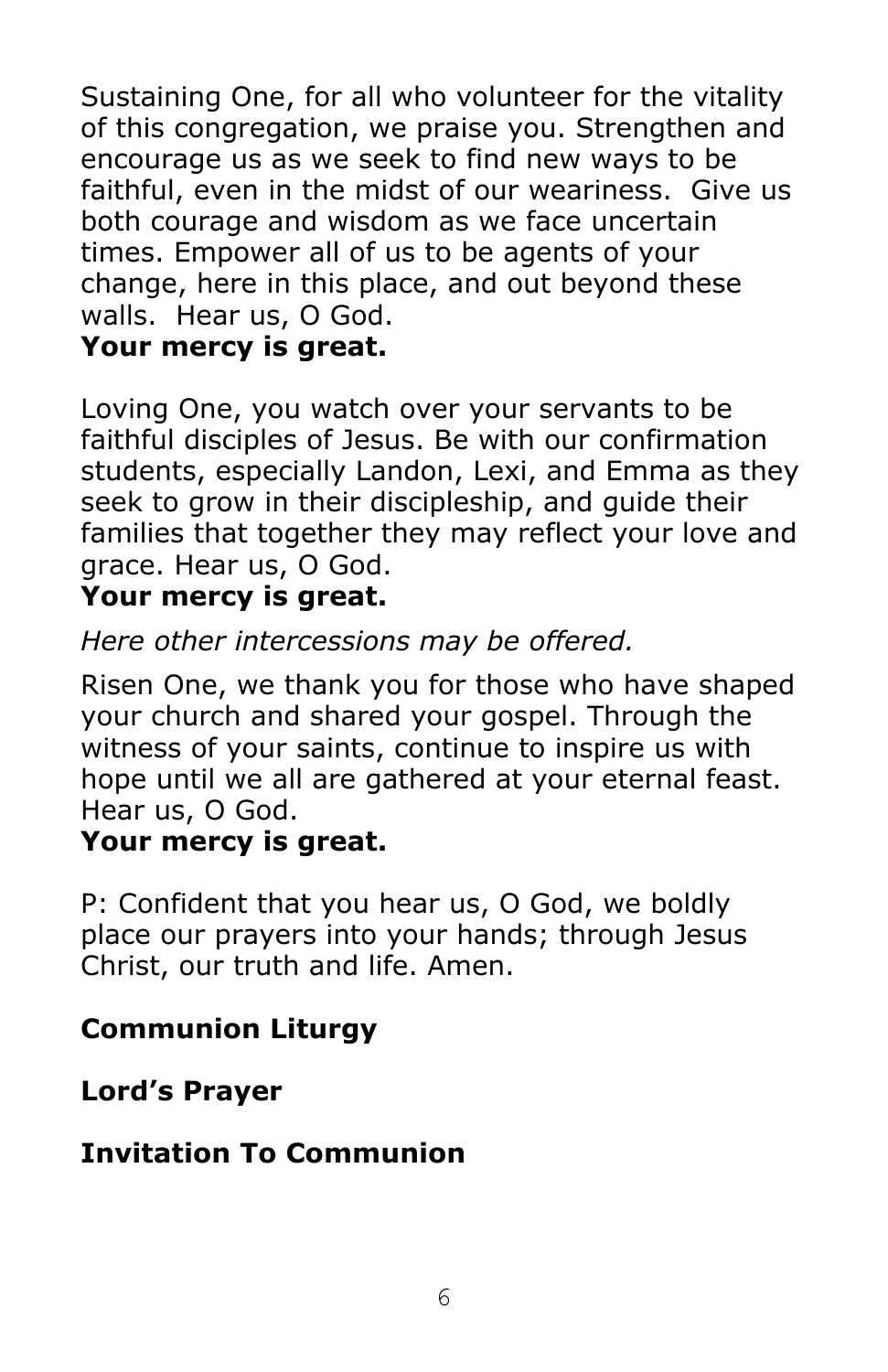*HOLY COMMUNION All who believe that our Lord Jesus Christ is truly present in the bread and wine of Holy Communion, bringing to us the gift of forgiveness and the promise of eternal life, are welcome to gather at the Lord's Table. Younger children are invited to come forward to receive a blessing.* 

*Both wine and grape juice are available – grape juice glasses are purple. Gluten free wafers are also available.* 

#### **Post Communion Prayer**



#### **Blessing**

#### **Dismissal**

Go in peace. The living Word dwells in you. **Thanks be to God**.